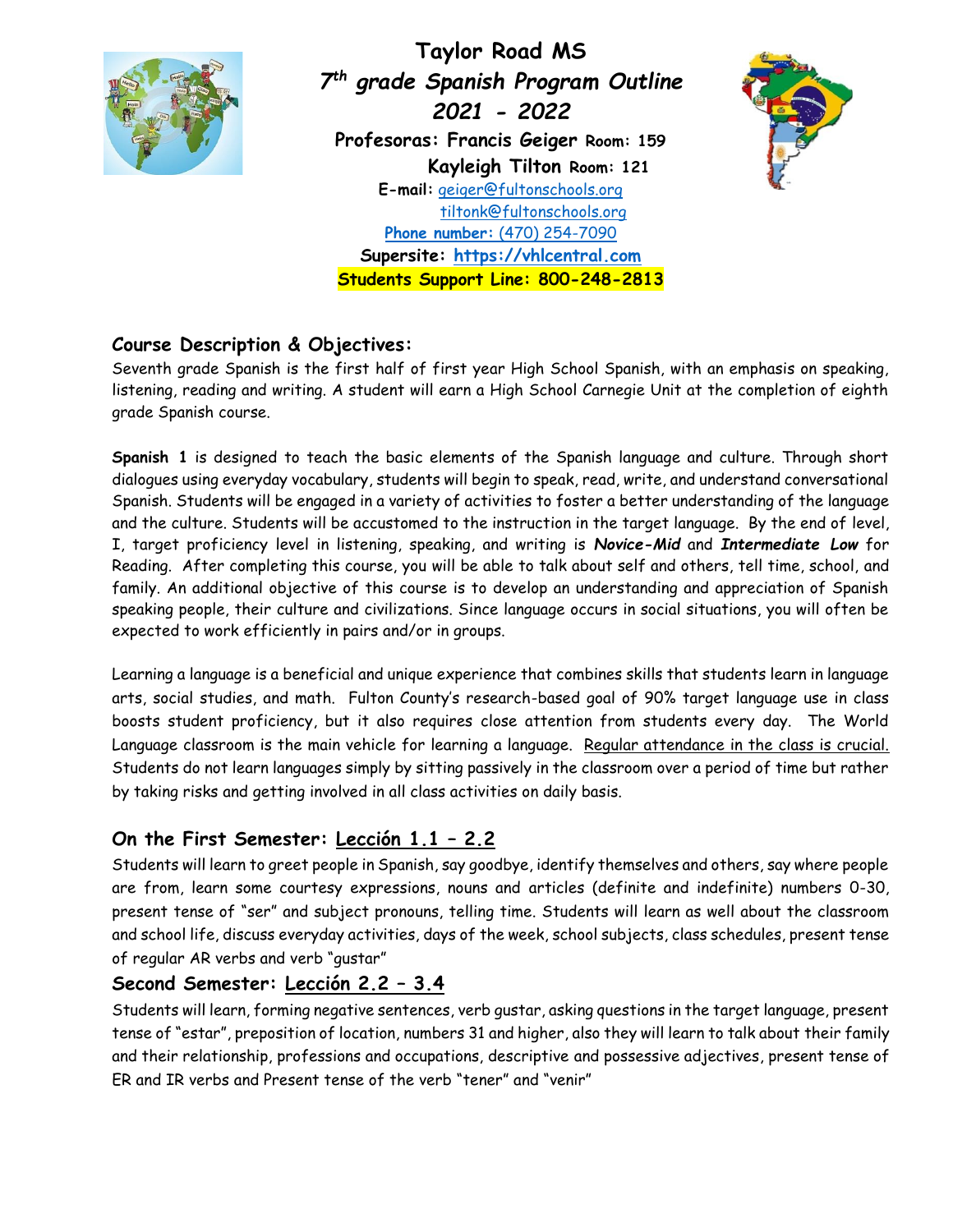### Grade Scheme: Fulton County

| A   | 90 and above                                                      |
|-----|-------------------------------------------------------------------|
| B   | 80 - 89                                                           |
| С   | 70-79                                                             |
| F   | 70 and below                                                      |
| W   | Withdrew                                                          |
| NG  | No grade (enrolled<br>fewer than 20days of<br>grading period)     |
| INC | Incomplete (principal<br>approval- absent for<br>extended period) |

 Academic Grading Scale: Student evaluations are weighted as follows:

| Major Assessments: | 50% |
|--------------------|-----|
| Minor assesments   | 35% |
| Practice:          |     |

 **Major Assessments:** An assignment or assessment that is cumulative in nature, measuring multiple standards/skills, and/or when there is a significant amount of dedicated instructional time devoted to the content being assessed.

**Minor:** An assignment or assessment that measures an individual standard or subset of standards/skills within a unit and/or when there is a small amount of dedicated instructional time devoted to the content being assessed.

**Practice:** Daily assignments, observations, and/or engagement activities given in class or for homework given to students to build and/or remediate skills.

#### **Recovery on Assignments/Assessments K-12:**

Board Policy states: All students will have one (1) opportunity every nine weeks to redo/retake one (1) major assignment/assessment.

- Eligibility for redo/retake is for students who receive a **79** or below on a specific major assignment/assessment.
- Students are eligible to earn a replacement grade on a redo/retake no higher than **79**.
- Student redo/retakes must be completed before the next major assignment/assessment is given or five (5) school days before the end of the marking period if there is not another major assignment/assessment given. (Exceptions can be made for students who have excused absences during this five-day window)

#### **Special Education:**

Within this course, accommodations and modifications will be implemented based on students' current Individualized Education Plan (IEP). For specific goals and objectives and instructional levels, refer to your child's IEP.

### *Homework Expectations:*

The student is expected to complete homework assignments. In addition to written homework, the student is expected to review each day's lesson, study vocabulary, and practice vocabulary and phrases out loud by himself or with someone at home if possible. If an assignment is not turned in, students may be given a working lunch the next day with points deducted from their HW/ CLASSWORK grade.

**Textbook:** Descubre 1 by Vista Higher Learning (2017)

### **Replacement cost:** \$95.00

### **Workbook cost:** \$20.00

A set of textbooks is available for classroom use. Students may **NOT** take these books from the classroom. However, extra textbooks are available should a student wish to have one for personal use. There is an online version of the textbook in the **Super site** called **Vtext** as well.

### Supersite: [https://vhlcentral.com](https://vhlcentral.com/)

### Log in: students' lunch **#@fcstu.org**

**Password:** Upper case 1<sup>st</sup> letter of last name and birthdate (2digits month/2 digits day/ last 2digits of year)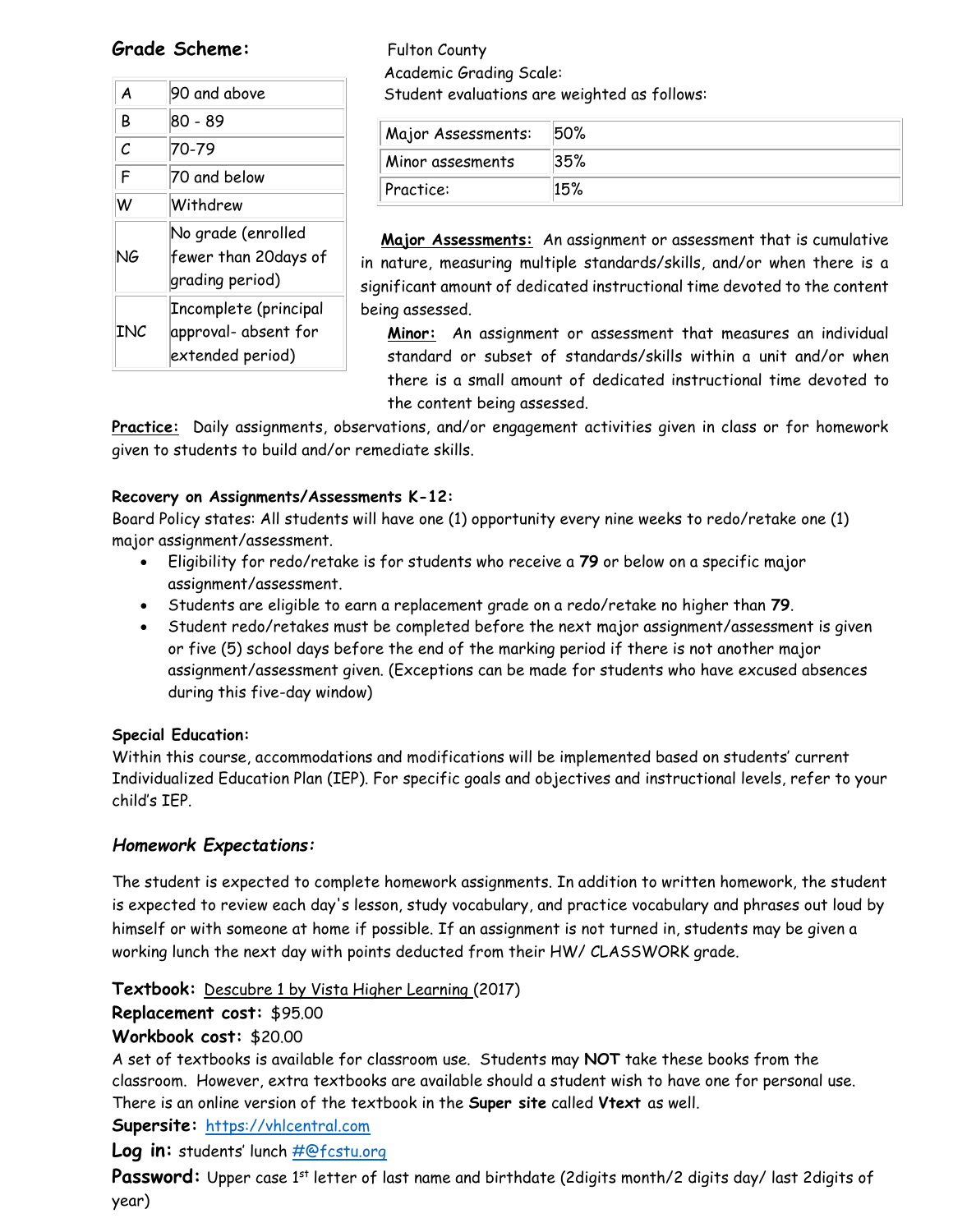# **Students Support Line:** 800-248-2813

Mon-Fri: 8:00 am - 9:00 pm EST Sat: 11:30 am - 8:00 pm Sun: 11:30 am – 9:00 pm

# **Fulton County Goals**

The goal of Fulton County Schools World Languages is to guide students in their mastery of the FCS World Languages Prioritized Standards [adopted from the American Council on the Teaching of Foreign Languages (ACTFL) national performance standards] by providing proficiency-based instruction that is personalized to student needs.

## *World Languages Prioritized Standards:*

### *Interpersonal Mode of Communication*

MLI. PS1.IP1

Students are able to express, in spoken and written language - basic greetings, farewells, courtesies, likes, dislikes, emotions and agreements/disagreements.

### *Interpersonal Mode of Communication*

ML1.PS2. IP2

Students are able to use formal and informal forms of address as well as initiate and participate in brief oral and written exchange.

*Interpretive Mode of Communication (INT)*

### ML1.PS3.INT1

Students are able to identify some main ideas and details when reading and listening as well as show comprehension of simple instructions.

*Presentational Mode of Communication (P)*

MLI.PS4.P1

Students will be able to give basic information about self and others.

*Cultural Perspectives, Practices, and Products (CU)*

MLI.PS5.CU1

Students are able to describe customs and traditions of the cultures such as greetings, celebrations and courtesies.

*Connections, Comparisons, and Communities (CCC)*

ML1.PS6.CCC1

Students are able to identify geographical locations such as countries, cities and features.

*Connections, Comparisons, and Communities (CCC)*

ML1.PS7.CCC2

Students compare and identify patterns and behavior of target culture as well as their own.

*Connections, Comparisons, and Communities (CCC)*

ML1.PS9.CCC3

Students compare basic elements of their target language to their own, recognizing differences in sound, writing, cognates and intonation.

## *For Modern Languages, these standards consist of "The 5 Cs":*

*Communication* – students will engage in conversations, understand and interpret spoken and written language, and present information on a variety of topics.

*Culture* – Students will learn about target culture products, practices and perspectives.

*Connections* – Students will connect aspects of their target language learning with information acquired in other subject areas such as math, science, social studies, English and the arts.

*Comparisons* – Students will demonstrate an understanding of the nature of language and culture, making comparisons between those of the target language and their own.